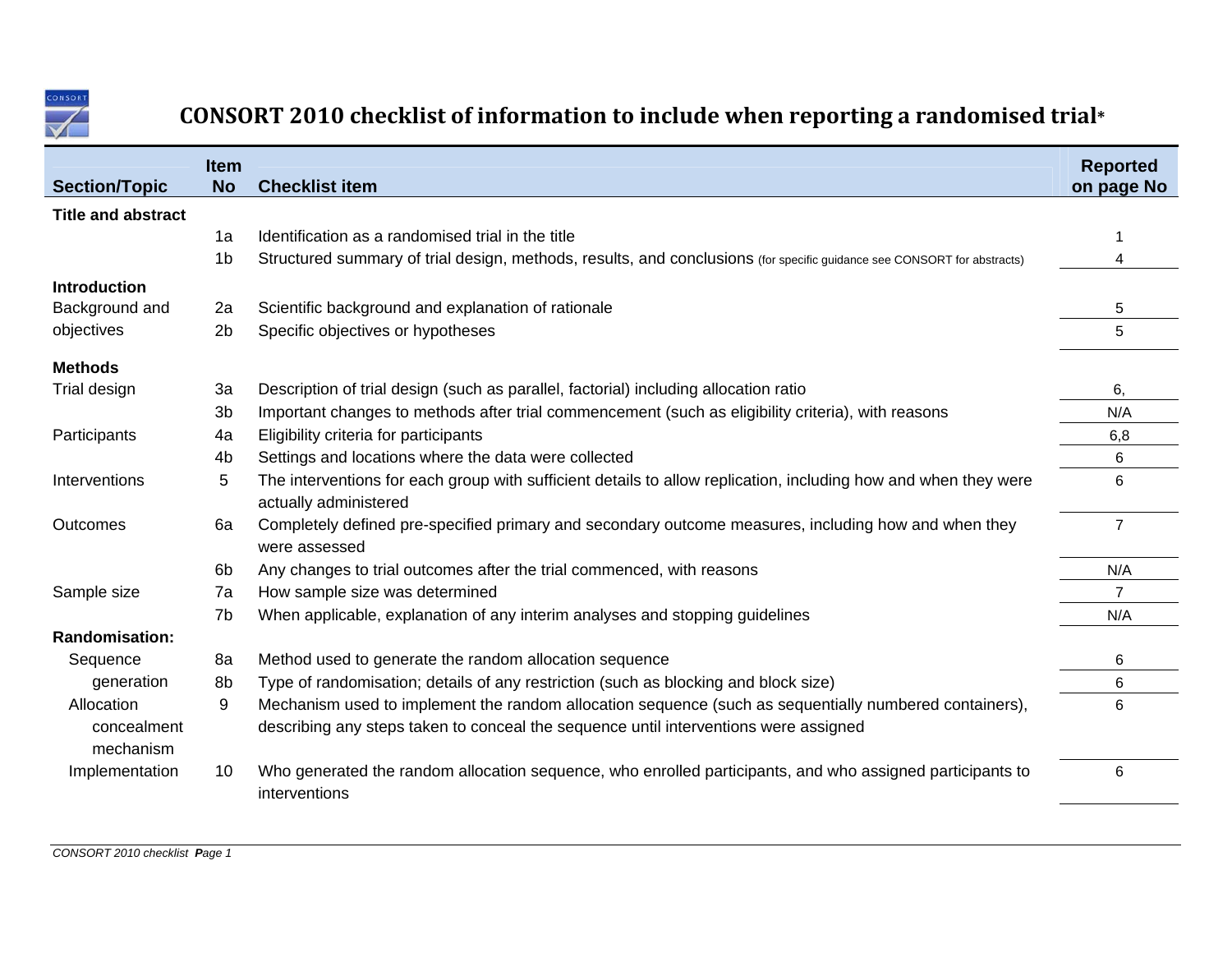| <b>Section/Topic</b>                       | <b>Item</b><br><b>No</b> | <b>Checklist item</b>                                                                                                                             | <b>Reported</b><br>on page No |
|--------------------------------------------|--------------------------|---------------------------------------------------------------------------------------------------------------------------------------------------|-------------------------------|
| <b>Blinding</b>                            | 11a                      | If done, who was blinded after assignment to interventions (for example, participants, care providers, those<br>assessing outcomes) and how       | 6                             |
|                                            | 11 <sub>b</sub>          | If relevant, description of the similarity of interventions                                                                                       | N/A                           |
| <b>Statistical methods</b>                 | 12a                      | Statistical methods used to compare groups for primary and secondary outcomes                                                                     | $7 - 8$                       |
|                                            | 12 <sub>b</sub>          | Methods for additional analyses, such as subgroup analyses and adjusted analyses                                                                  | N/A                           |
| <b>Results</b>                             |                          |                                                                                                                                                   |                               |
| Participant flow (a<br>diagram is strongly | 13a                      | For each group, the numbers of participants who were randomly assigned, received intended treatment, and<br>were analysed for the primary outcome | 8,25                          |
| recommended)                               | 13 <sub>b</sub>          | For each group, losses and exclusions after randomisation, together with reasons                                                                  | 8,25                          |
| Recruitment                                | 14a                      | Dates defining the periods of recruitment and follow-up                                                                                           | 6                             |
|                                            | 14 <sub>b</sub>          | Why the trial ended or was stopped                                                                                                                | N/A                           |
| Baseline data                              | 15                       | A table showing baseline demographic and clinical characteristics for each group                                                                  | 19                            |
| Numbers analysed                           | 16                       | For each group, number of participants (denominator) included in each analysis and whether the analysis was<br>by original assigned groups        | 8                             |
| Outcomes and                               | 17a                      | For each primary and secondary outcome, results for each group, and the estimated effect size and its                                             | 8-11; 20-22;                  |
| estimation                                 |                          | precision (such as 95% confidence interval)                                                                                                       | 26-31                         |
|                                            | 17 <sub>b</sub>          | For binary outcomes, presentation of both absolute and relative effect sizes is recommended                                                       | N/A                           |
| Ancillary analyses                         | 18                       | Results of any other analyses performed, including subgroup analyses and adjusted analyses, distinguishing<br>pre-specified from exploratory      | N/A                           |
| Harms                                      | 19                       | All important harms or unintended effects in each group (for specific guidance see CONSORT for harms)                                             | 9-11; 23; 28-                 |
|                                            |                          |                                                                                                                                                   | 31                            |
| <b>Discussion</b>                          |                          |                                                                                                                                                   |                               |
| Limitations                                | 20                       | Trial limitations, addressing sources of potential bias, imprecision, and, if relevant, multiplicity of analyses                                  | $12 - 13$                     |
| Generalisability                           | 21                       | Generalisability (external validity, applicability) of the trial findings                                                                         | $11 - 13$                     |
| Interpretation                             | 22                       | Interpretation consistent with results, balancing benefits and harms, and considering other relevant evidence                                     | $11 - 13$                     |
| <b>Other information</b>                   |                          |                                                                                                                                                   |                               |
| Registration                               | 23                       | Registration number and name of trial registry                                                                                                    | 6                             |
| Protocol                                   | 24                       | Where the full trial protocol can be accessed, if available                                                                                       | N/A                           |
| Funding                                    | 25                       | Sources of funding and other support (such as supply of drugs), role of funders                                                                   | 13                            |